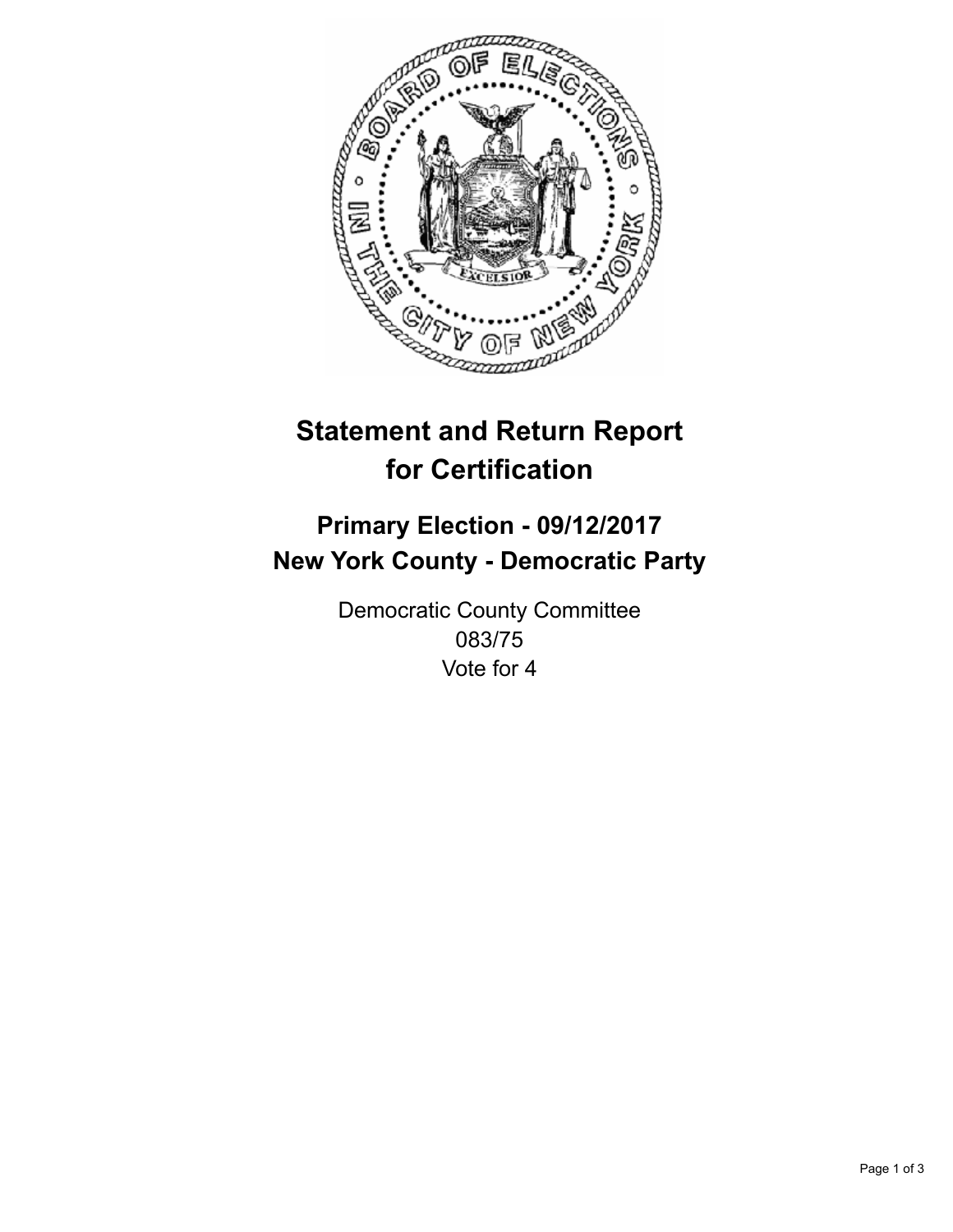

## **Assembly District 75**

| <b>PUBLIC COUNTER</b>                                    | 114 |
|----------------------------------------------------------|-----|
| <b>MANUALLY COUNTED EMERGENCY</b>                        | 0   |
| ABSENTEE / MILITARY                                      | 4   |
| <b>AFFIDAVIT</b>                                         | 1   |
| <b>Total Ballots</b>                                     | 119 |
| Less - Inapplicable Federal/Special Presidential Ballots | 0   |
| <b>Total Applicable Ballots</b>                          | 119 |
| EDITH SANABRIA                                           | 54  |
| <b>MARY D'ELIA</b>                                       | 60  |
| DALE HENSLEY                                             | 21  |
| ROBERT J. HARMON                                         | 29  |
| <b>CARL WILSON</b>                                       | 30  |
| <b>MICHAEL SCARNA</b>                                    | 26  |
| CHRIS LONG (WRITE-IN)                                    | 1   |
| DAN SPILLANE (WRITE-IN)                                  | 1   |
| <b>Total Votes</b>                                       | 222 |
| Unrecorded                                               | 254 |